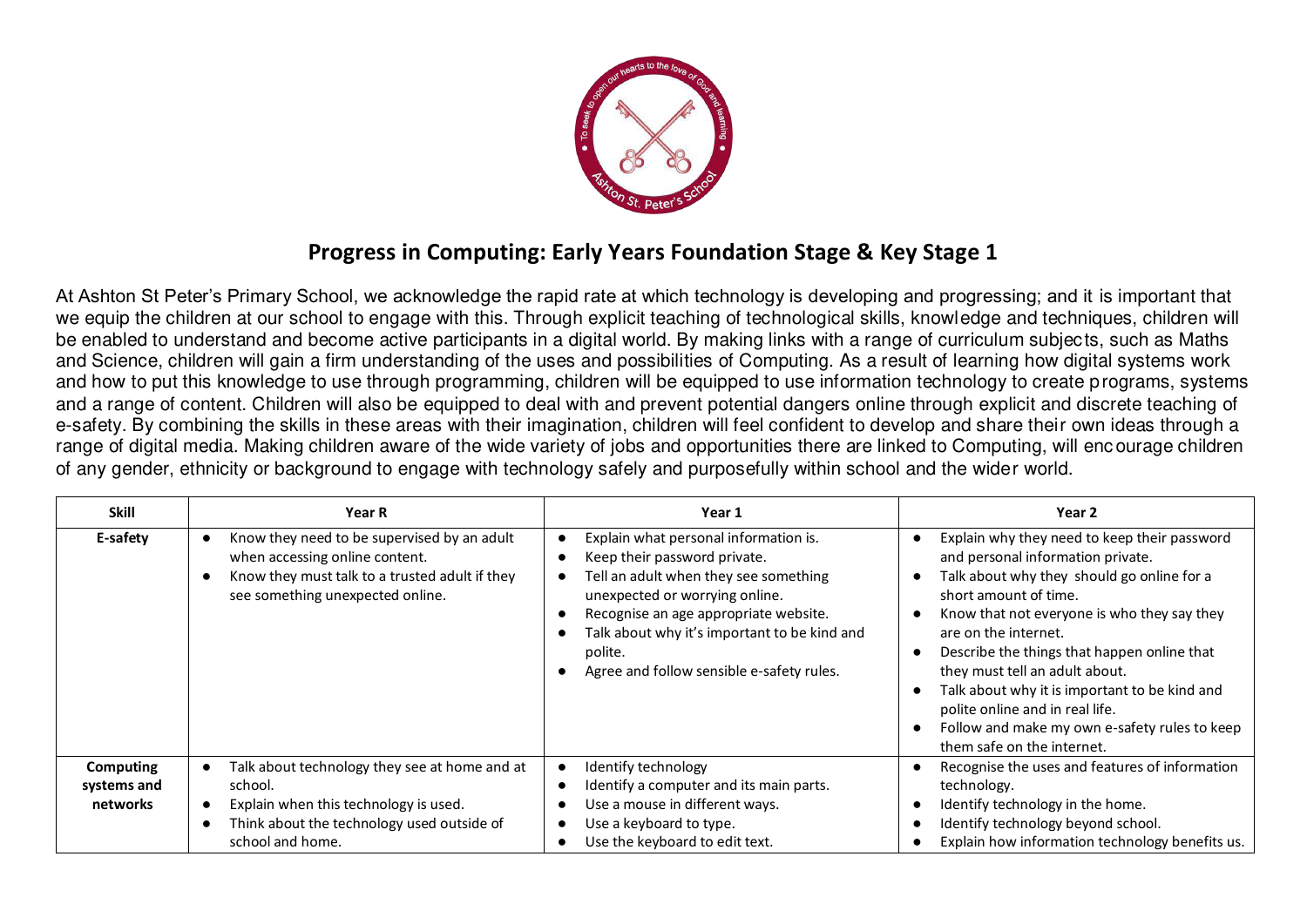|                         |                                                                                                                                                                                                                                                                                                     | Create rules for using technology responsibly.<br>$\bullet$                                                                                                                                                                                                                                                                                                                                                                                                                                                                                                                                                                                                            | Show how to use information technology safely.<br>Recognise that choices are made when using<br>information technology.                                                                                                                                                                                                                                                                                                                                                                                                                                                                                                                                                                                                                                                                |
|-------------------------|-----------------------------------------------------------------------------------------------------------------------------------------------------------------------------------------------------------------------------------------------------------------------------------------------------|------------------------------------------------------------------------------------------------------------------------------------------------------------------------------------------------------------------------------------------------------------------------------------------------------------------------------------------------------------------------------------------------------------------------------------------------------------------------------------------------------------------------------------------------------------------------------------------------------------------------------------------------------------------------|----------------------------------------------------------------------------------------------------------------------------------------------------------------------------------------------------------------------------------------------------------------------------------------------------------------------------------------------------------------------------------------------------------------------------------------------------------------------------------------------------------------------------------------------------------------------------------------------------------------------------------------------------------------------------------------------------------------------------------------------------------------------------------------|
| <b>Creating Media</b>   | Use a mousepad to move a mouse.<br>$\bullet$<br>Press the keys they intended to on a keyboard.<br>$\bullet$<br>Type single words on a keyboard.<br>$\bullet$<br>Use drawing programmes on a laptop.<br>$\bullet$                                                                                    | Use a computer to write.<br>$\bullet$<br>Add and remove media on a computer.<br>$\bullet$<br>Identify that the look of the media can be<br>$\bullet$<br>changed on the computer.<br>Make careful choices when changing media<br>$\bullet$<br>Explain why I used the tools that I chose.<br>$\bullet$<br>Compare writing on a computer with writing on<br>$\bullet$<br>paper.                                                                                                                                                                                                                                                                                           | Use a digital device to create media.<br>Make choices when creating media.<br>Describe what makes a good photograph.<br>Decide how particular can be used.<br>Use tools to change a particular media.<br>Recognise that media can be changed.                                                                                                                                                                                                                                                                                                                                                                                                                                                                                                                                          |
| <b>Data information</b> | Role play using technology.<br>$\bullet$<br>Talk about the purpose of this technology e.g.<br>$\bullet$<br>mobiles used for making calls/sending<br>messages/accessing apps/internet.<br>Choose an appropriate app or programme to<br>use on the laptop or IWB for a particular task or<br>purpose. | Label objects.<br>$\bullet$<br>Identify objects that can be counted.<br>$\bullet$<br>Describe objects in different ways.<br>$\bullet$<br>Count objects with the same properties.<br>$\bullet$<br>Compare groups of objects.<br>$\bullet$<br>Answer questions about groups of objects.<br>$\bullet$                                                                                                                                                                                                                                                                                                                                                                     | Recognise that we can count and compare<br>objects using tally charts.<br>Recognise that objects can be represented as<br>pictures.<br>Create a pictogram.<br>Select objects by attribute and make<br>comparisons.<br>Recognise that people can be described by<br>$\bullet$<br>attributes.<br>Explain that we can present information using a<br>computer.                                                                                                                                                                                                                                                                                                                                                                                                                            |
| Programming             | Respond to instructions.<br>$\bullet$<br>Know that instructions tell someone or<br>$\bullet$<br>something to do a certain task or action.<br>Know that pressing a button or clicking the<br>$\bullet$<br>mouse is giving an instruction to the computer.                                            | Understand that when a computer does<br>$\bullet$<br>something, it is following instructions called<br>'code'.<br>Give instructions to make objects on the screen<br>$\bullet$<br>move when the program starts<br>Use code to make objects move when they are<br>$\bullet$<br>clicked on.<br>Use code to write a computer program where<br>$\bullet$<br>objects in a scene move when they are clicked<br>on.<br>Combine start events and click events to make a<br>$\bullet$<br>simple game.<br>Combine start events and click events in code to<br>$\bullet$<br>make a specific scene.<br>Use coding knowledge to identify the mistakes<br>$\bullet$<br>in a program. | Write code that makes an object move around<br>the screen when keys are pressed.<br>Make objects perform different actions when<br>keys are pressed on the keyboard<br>Write code that makes an object change<br>direction when different keys on the keyboard<br>are pressed<br>Write code that makes an object change<br>direction when the pointer is pressed and<br>released.<br>Write code where different inputs can be used<br>to make objects move and disappear<br>Write code where buttons can be used to make<br>$\bullet$<br>an object move around the screen<br>Write the code for a simple game where<br>$\bullet$<br>buttons are used to move an object around.<br>Write the code for a simple game where<br>buttons are used to move an object around and<br>disappear |